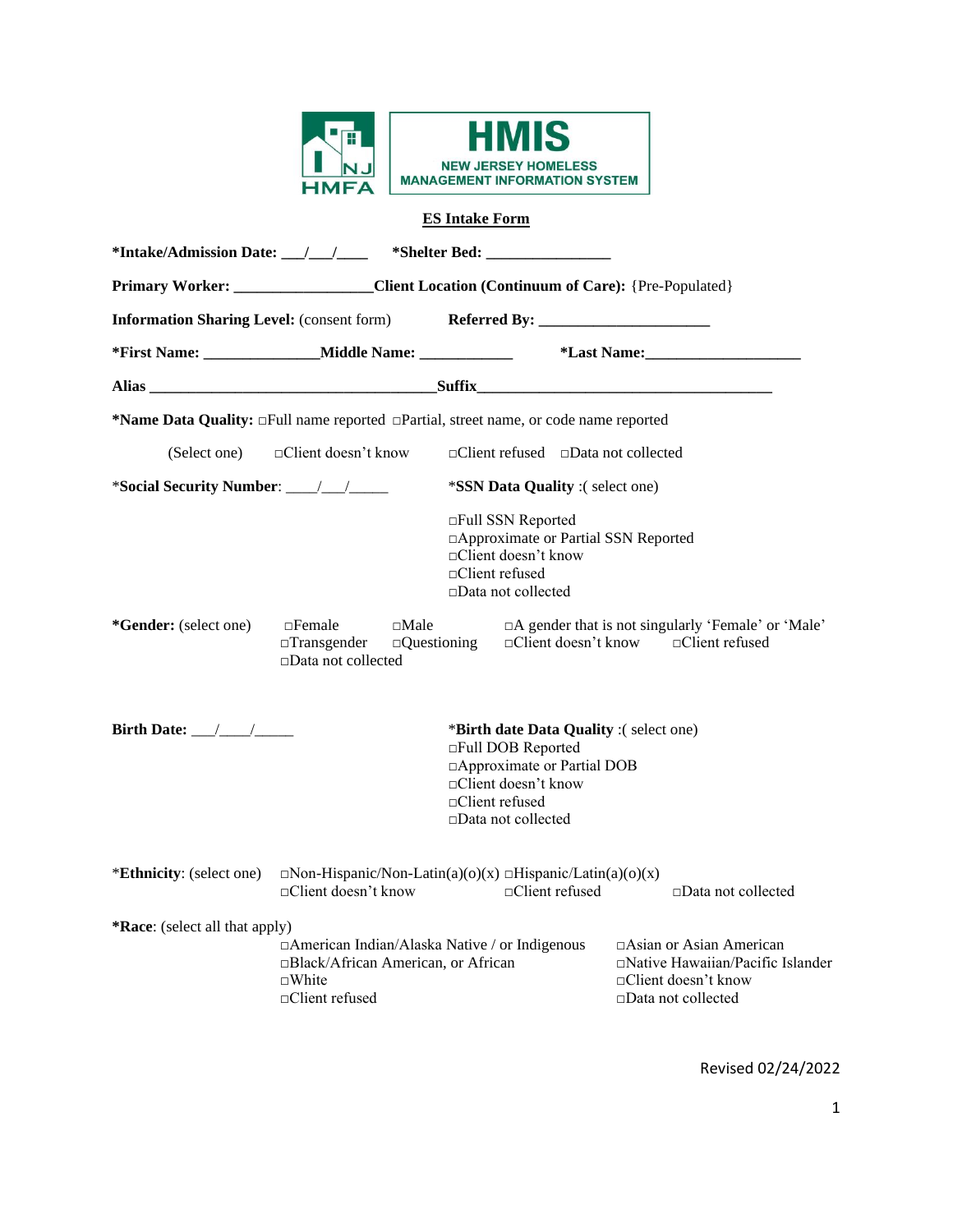# □No □Yes □Client doesn't know □Client refused □Data not collected **Prior Living Situation \*Type of Residence:** (select one) **-Homeless Situation-** □Place not meant for habitation □Emergency Shelter, including hotel or motel paid for with emergency shelter voucher □Safe Haven **If a Homeless Situation is selected: \*Length of stay in prior living situation:** (select one) □One night or less □90 days or more, but less than one year □Two to six nights □One year or longer □One week or more, but less than one month □Client doesn't know □One month or more, but less than 90 day's □Client refused □Data not collected **\*Approximate date homelessness started**: \_\_\_\_/\_\_\_\_/\_\_\_\_ **\*(Regardless of where they stayed last night) Number of times the client has been on the streets, in ES, or SH in the past three years including today:** (select one) □One Time □Two Times □Three Times □Four or more times □Client doesn't know □Client Refused □Data not collected **\*Total number of months homeless on the street, in ES or SH in the past three years**: (select one)  $\Box$ One month (this time is the first month)  $\Box$ 2  $\Box$ 3  $\Box$ 4  $\Box$ 5  $\Box$ 6  $\Box$ 7  $\Box$ 8  $\Box$ 9  $\Box$ 10  $\Box$ 12  $\Box$ More than 12 months  $\Box$ Client doesn't know  $\Box$ Client Refused □Data not collected **-Institutional Situation-**

**\*Veteran Status:** (select one)

□Foster care home or foster care group home □Hospital or other residential non-psychiatric medical facility  $\Box$ Jail, prison or juvenile detention facility □Long-term care facility or nursing home  $\Box$ Psychiatric Hospital or other psychiatric facility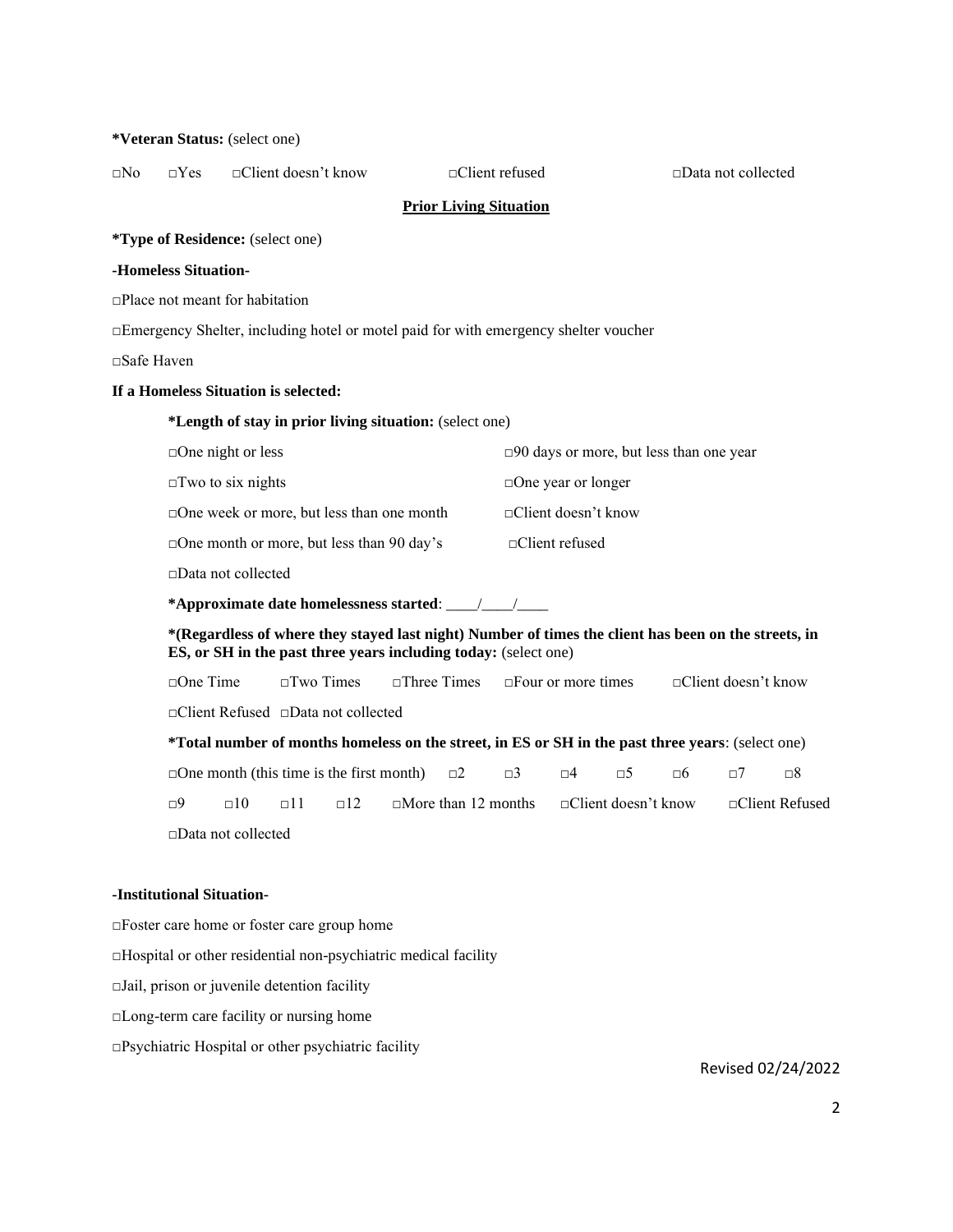□Substance abuse treatment facility or detox center

#### **If an Institutional Situation is selected:**

**\*Length of stay in prior living situation:** (select one)

| $\Box$ One night or less                                                                                                                                                       |                     |              |                                                                             |                           | □90 days or more, but less than one year     |                            |             |
|--------------------------------------------------------------------------------------------------------------------------------------------------------------------------------|---------------------|--------------|-----------------------------------------------------------------------------|---------------------------|----------------------------------------------|----------------------------|-------------|
| $\square$ Two to six nights                                                                                                                                                    |                     |              |                                                                             | $\Box$ One year or longer |                                              |                            |             |
| $\Box$ One week or more, but less than one month                                                                                                                               |                     |              |                                                                             | □Client doesn't know      |                                              |                            |             |
| $\Box$ One month or more, but less than 90 day's                                                                                                                               |                     |              |                                                                             | $\Box$ Client refused     |                                              |                            |             |
| $\square$ Data not collected                                                                                                                                                   |                     |              |                                                                             |                           |                                              |                            |             |
| *Did you stay less than 90 days: (select one) $\Box$ No $\Box$ Yes                                                                                                             |                     |              |                                                                             |                           |                                              |                            |             |
| *(If yes to above) On the night before did you stay on the street, ES or SH? (select one) $\Box$ No $\Box$ Yes                                                                 |                     |              |                                                                             |                           |                                              |                            |             |
|                                                                                                                                                                                |                     |              |                                                                             |                           |                                              |                            |             |
| *(Regardless of where they stayed last night) Number of times the client has been on the streets, in<br><b>ES, or SH</b> in the past three years including today: (select one) |                     |              |                                                                             |                           |                                              |                            |             |
| $\Box$ One Time                                                                                                                                                                | $\square$ Two Times |              | $\Box$ Three Times $\Box$ Four or more times                                |                           |                                              | $\Box$ Client doesn't know |             |
| $\Box$ Client Refused $\Box$ Data not collected                                                                                                                                |                     |              |                                                                             |                           |                                              |                            |             |
| *Total number of months homeless on the street, in ES or SH in the past three years: (select one)                                                                              |                     |              |                                                                             |                           |                                              |                            |             |
| $\Box$ One month (this time is the first month) $\Box$ 2                                                                                                                       |                     |              |                                                                             |                           | $\Box$ 3 $\Box$ 4 $\Box$ 5 $\Box$ 6 $\Box$ 7 |                            | $\square 8$ |
| $\Box$ 10<br>$\Box$ 9                                                                                                                                                          | $\Box$ 11           | $\square$ 12 | $\Box$ More than 12 months $\Box$ Client doesn't know $\Box$ Client Refused |                           |                                              |                            |             |
| $\Box$ Data not collected                                                                                                                                                      |                     |              |                                                                             |                           |                                              |                            |             |

## **-Transitional and Permanent Housing Situation-**

□Residential project or halfway house with no homeless criteria □Hotel or motel paid for without emergency shelter voucher □Transitional housing for homeless persons (including homeless youth) □Host Home (non-crisis) □Staying or living in a friend's room, apartment or house □Staying or living in a family member's room, apartment or house □Rental by client, with GPD TIP subsidy □Rental by client, with VASH subsidy □Permanent housing (other than RRH) for formerly homeless persons □Rental by client, with RRH or equivalent subsidy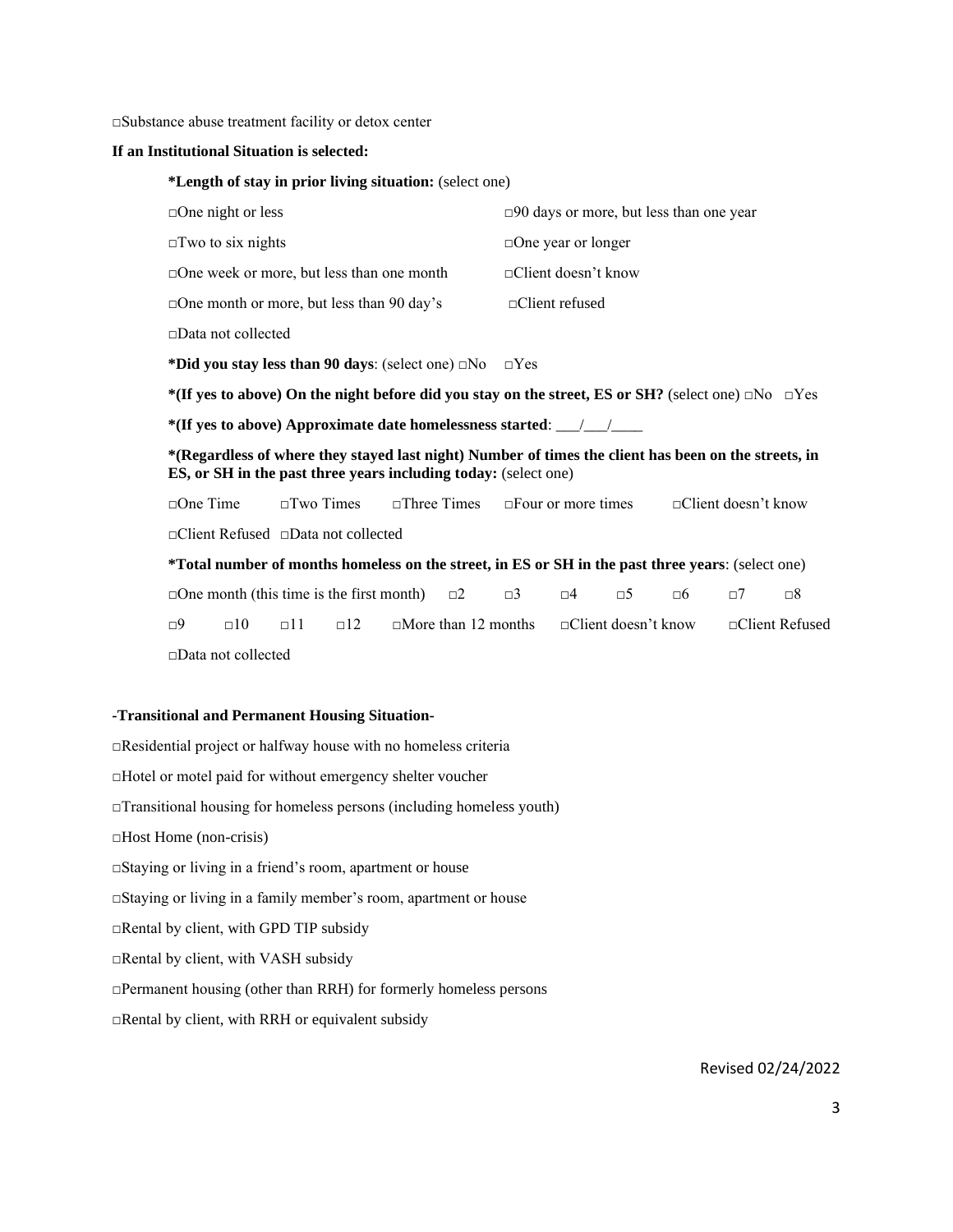□Rental by client, with HCV voucher (tenant or project based)  $\Box$ Rental by client in a public housing unit □Rental by client, no ongoing housing subsidy  $\Box$ Rental by client, with other ongoing housing subsidy □Owned by client, with ongoing housing subsidy □Owned by client, no ongoing housing subsidy

#### **If a Transitional or Permanent Housing Situation is selected:**

#### **\*Length of stay in prior living situation:** (select one)

| $\Box$ One night or less                         | $\square$ 90 days or more, but less than one year |
|--------------------------------------------------|---------------------------------------------------|
| $\square$ Two to six nights                      | $\Box$ One year or longer                         |
| $\Box$ One week or more, but less than one month | $\Box$ Client doesn't know                        |
| $\Box$ One month or more, but less than 90 day's | $\Box$ Client refused                             |
| □Data not collected                              |                                                   |

**\*Did you stay less than 90 days**: (select one) □No □Yes

**\*(If yes to above) On the night before did you stay on the street, ES or SH?** (select one) □No □Yes

**\*(If yes to above) Approximate date homelessness started**: \_\_\_/\_\_\_/\_\_\_\_

**\*(Regardless of where they stayed last night) Number of times the client has been on the streets, in ES, or SH in the past three years including today:** (select one)

□One Time □Two Times □Three Times □Four or more times □Client doesn't know □Client Refused □Data not collected

**\*Total number of months homeless on the street, in ES or SH in the past three years**: (select one)

□One month (this time is the first month) □2 □3 □4 □5 □6 □7 □8 □9 □10 □11 □12 □More than 12 months □Client doesn't know □Client Refused □Data not collected

#### **-Unknown Options-**

□Client doesn't know

□Client refused

□Data not collected

#### **If an Unknown Option is selected:**

**\*Length of stay in prior living situation:** (select one)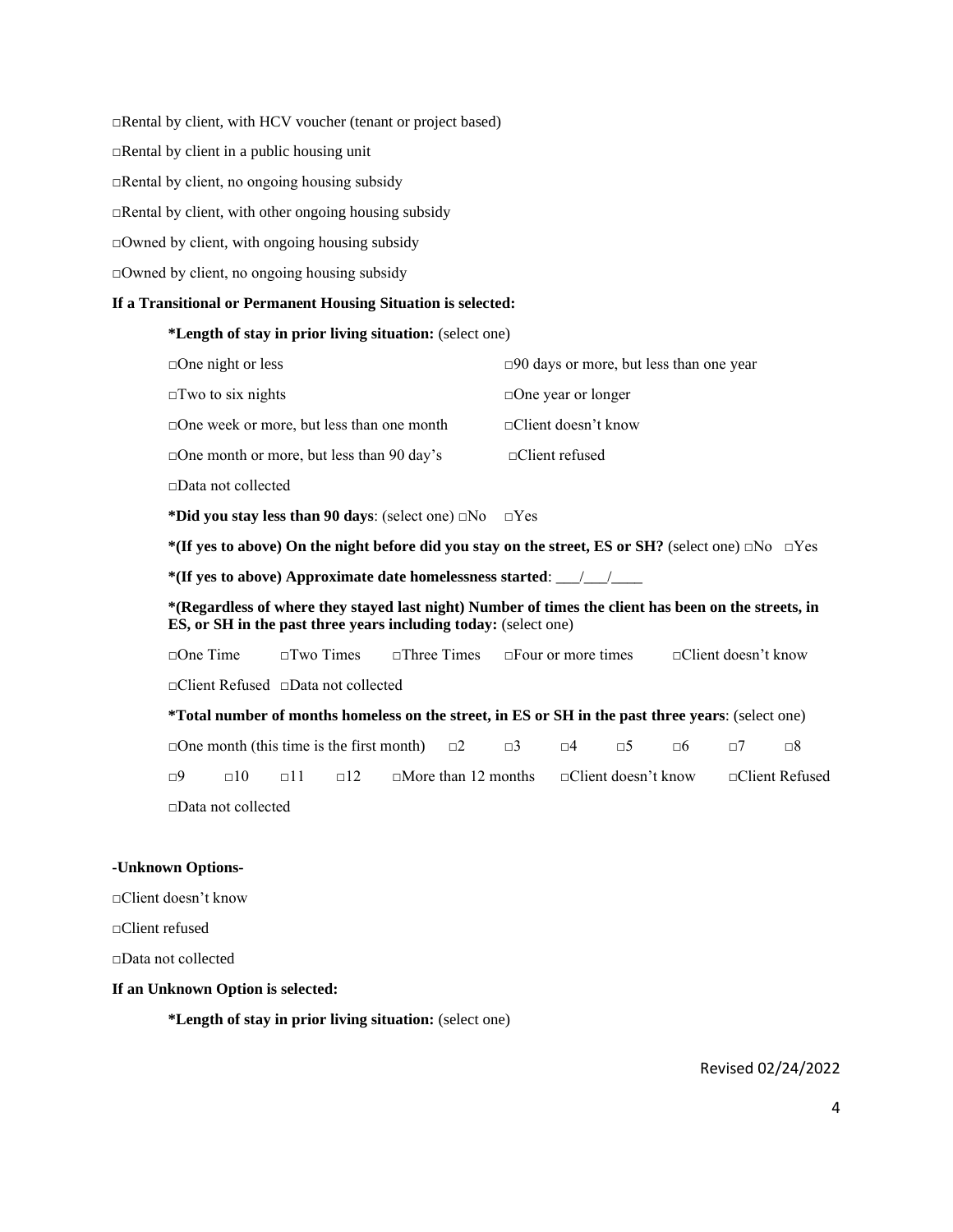| $\Box$ One night or less                         | $\square$ 90 days or more, but less than one year |
|--------------------------------------------------|---------------------------------------------------|
| $\Box$ Two to six nights                         | $\Box$ One year or longer                         |
| □ One week or more, but less than one month      | $\Box$ Client doesn't know                        |
| $\Box$ One month or more, but less than 90 day's | $\Box$ Client refused                             |
| $\square$ Data not collected                     |                                                   |
| <b>Chronically Homeless (auto-calculated)</b>    |                                                   |

**\*Income from any source**: □No □Yes □Client doesn't know □Client refused □Data not collected

| *Monthly Income Sources: (select all that apply)                                                               |                                                                                                          |
|----------------------------------------------------------------------------------------------------------------|----------------------------------------------------------------------------------------------------------|
| □Earned Income \$                                                                                              | □Unemployment Insurance \$                                                                               |
| □Supplemental Security Income SSI: \$                                                                          | □ Social Security Disability Income SSDI \$                                                              |
|                                                                                                                | □VA Service-Connected Disability Compensation \$<br>□VA Non-Service-Connected Disability Pension \$<br>□ |
| $\Box$ Private disability insurance \$                                                                         | $\square$ Worker's compensation \$                                                                       |
|                                                                                                                | □Temporary Assistance for Needy FamiliesTANF \$_ □General Public Assistance \$_____                      |
| □Retirement income from SSA \$                                                                                 | $\Box$ Pension or retirement income from a former job \$                                                 |
| □Child Support \$                                                                                              | □Alimony or other spousal support \$                                                                     |
| $\Box$ Other \$                                                                                                |                                                                                                          |
| *Non-Cash Benefits from any source: (select one)                                                               |                                                                                                          |
| $\square$ No $\square$ Yes $\square$ Client doesn't know $\square$ Client refused $\square$ Data not collected |                                                                                                          |
| *Non-Cash Benefits: (select all that apply)                                                                    |                                                                                                          |
| □SNAP (Food Stamps)                                                                                            | $\Box$ Special Supplemental Nutrition Program for Women, Infants, &<br>Children (WIC)                    |
| □TANF Child Care services                                                                                      | □TANF transportation services                                                                            |
| □ Other TANF-funded services                                                                                   | $\square$ Section 8, public housing, or other ongoing rental assistance                                  |
| □ Temporary Rental Assistance                                                                                  |                                                                                                          |
| *Covered by Health Insurance: (select one; if answer is yes please complete below)                             |                                                                                                          |
| □Client doesn't know<br>$\square No$<br>$\Box Yes$                                                             | □Client refused<br>□Data not collected                                                                   |
| MEDICAID: aNo<br>$\Box Yes$                                                                                    | <b>MEDICARE:</b> aNo<br>$\Box$ Yes                                                                       |
| State Children's Health Insurance program: $\Box$ No $\Box$ Yes                                                |                                                                                                          |
| Veterans Administrations (VA) Medical Services: □No                                                            | $\Box$ Yes                                                                                               |
| Employer-Provided Health Insurance: DNo                                                                        | $\Box$ Yes<br>Revised 02/24/2022                                                                         |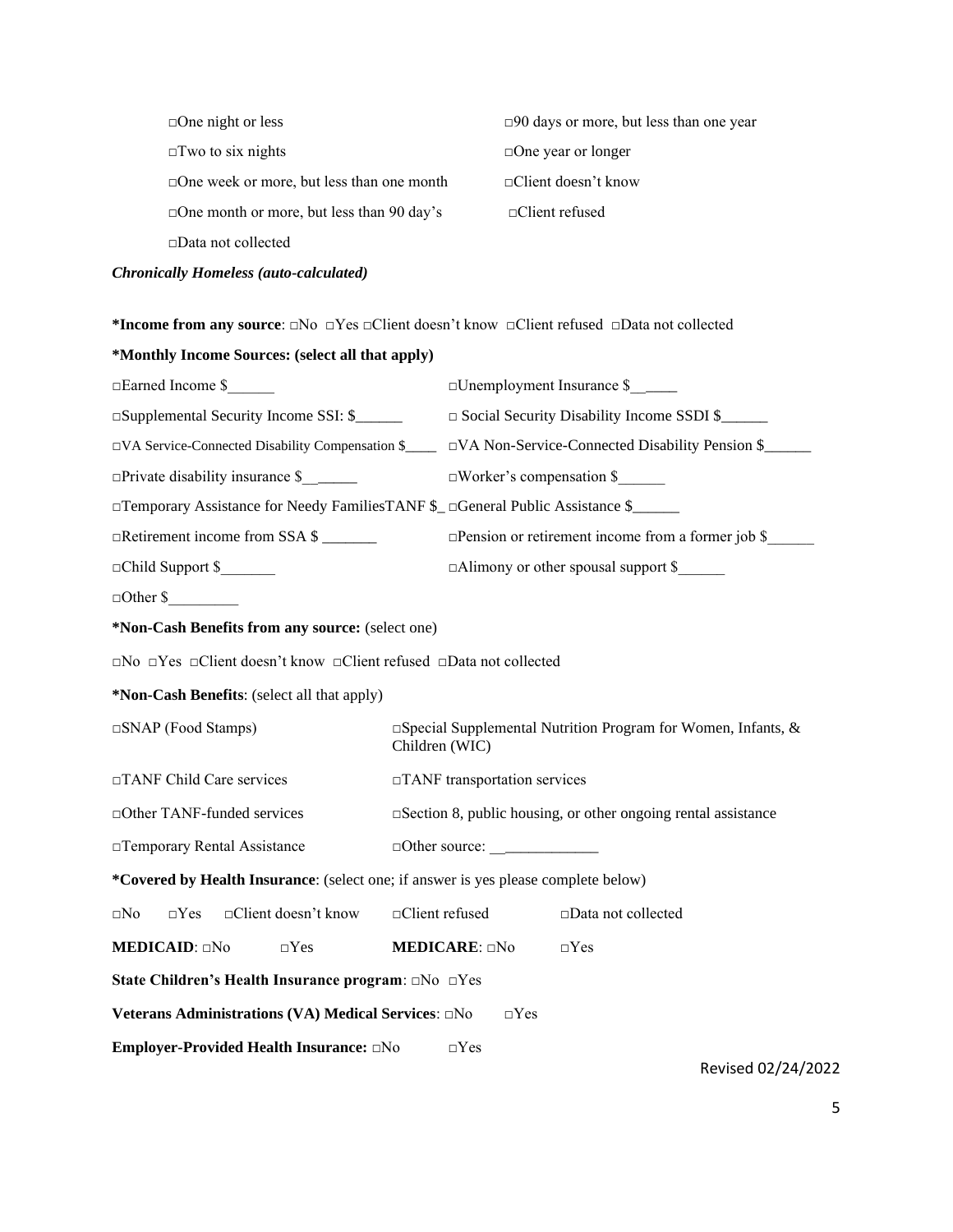**Health Insurance obtained through COBRA**: □No □Yes **Private Pay Health Insurance** □ No □Yes **State Health Insurance for Adults**: □No □Yes **Indian Health Insurance:** □No □Yes **Other**: □No □Yes – Please specify: \_\_\_\_\_\_\_\_\_\_\_\_\_\_\_\_\_\_\_\_\_\_\_\_\_\_ **Special Needs: \*Physical Disability**: (select one) □No □Yes □Client doesn't know □Client refused □Data not collected **(If yes to above) \*Expected to be of long-continued and indefinite duration and substantially impairs ability to live independently?** □No □Yes □Client doesn't know □Client refused □Data not collected **\*Developmental Disability:** (select one) □No □Yes □Client doesn't know □Client refused □Data not collected **\*Chronic Health Condition:** (select one) □No □Yes □Client doesn't know □Client refused □Data not collected **(If yes to above) \*Expected to be of long-continued and indefinite duration and substantially impairs ability to live independently?** □No □Yes □Client doesn't know □Client refused □Data not collected **\*HIV/AIDS:** (select one) □No □Yes □Client doesn't know □Client refused □Data not collected **\*Mental Health Problem:** (select one) □No □Yes □Client doesn't know □Client refused □Data not collected **(If yes to above) \*Expected to of long-continued and indefinite duration and substantially impairs ability to live independently?** □No □Yes □Client doesn't know □Client refused □Data not collected **\*Substance Abuse:** (select one) □No □Alcohol Abuse □Drug Abuse □Both Alcohol & Drug Abuse □Client doesn't know □Client refused □Data not collected **(If yes to above) \*Expected to of long-continued and indefinite duration and substantially impairs ability to live independently?** □No □Yes □Client doesn't know □Client refused □Data not collected *Disabling Condition: (auto calculated)*

**Domestic Violence**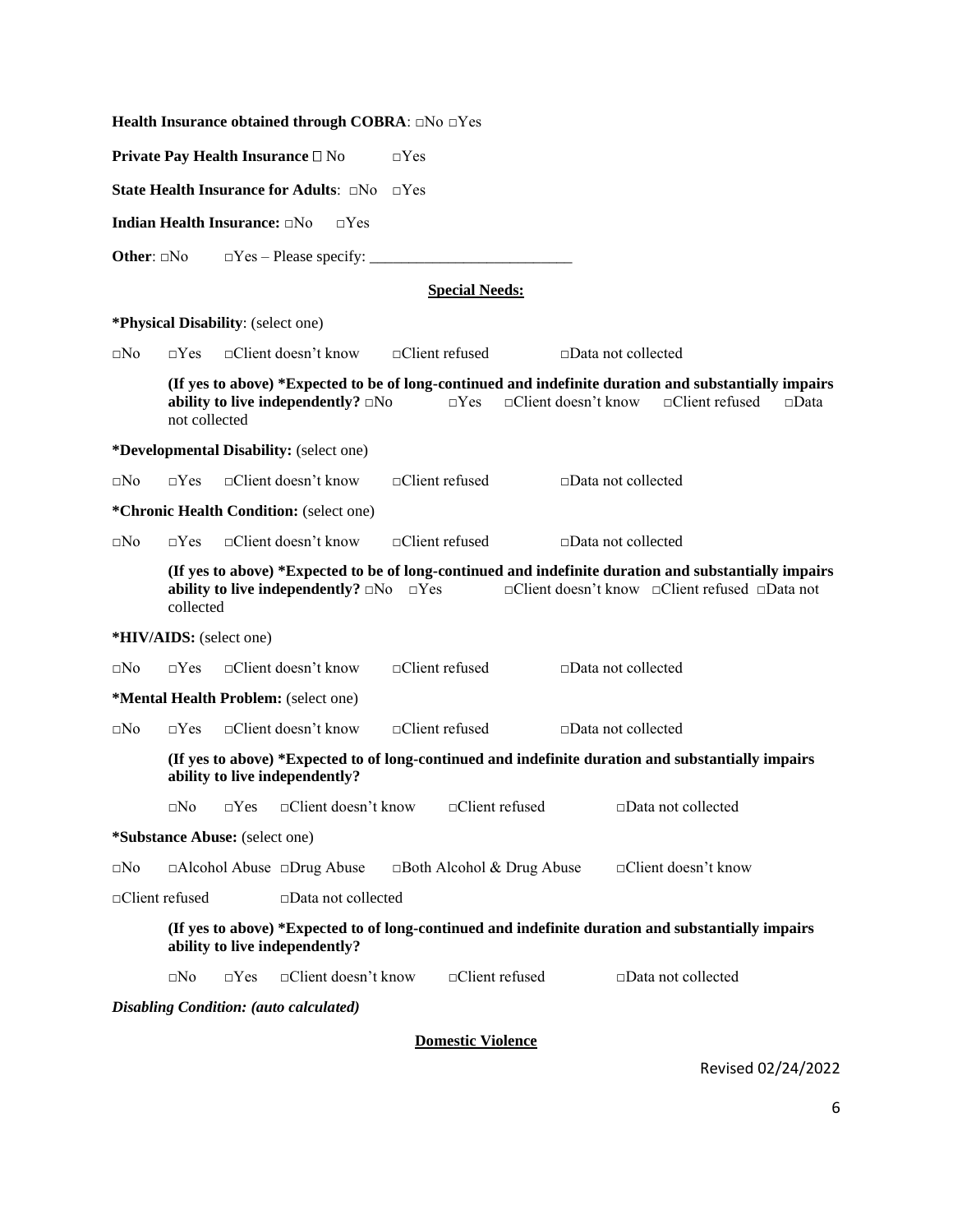| *Information Date:                                      |                                                                                   |  |                      |                                                                                                 |  |  |  |  |
|---------------------------------------------------------|-----------------------------------------------------------------------------------|--|----------------------|-------------------------------------------------------------------------------------------------|--|--|--|--|
| <i>*Domestic Violence Victim/Survivor:</i> (select one) |                                                                                   |  |                      |                                                                                                 |  |  |  |  |
| $\square$ No                                            | $\Box$ Yes $\Box$ Client doesn't know $\Box$ Client refused                       |  |                      | $\square$ Data not collected                                                                    |  |  |  |  |
| *(If Yes) When experience occurred: (select one)        |                                                                                   |  |                      |                                                                                                 |  |  |  |  |
|                                                         | $\Box$ Within the past three months                                               |  | □Client doesn't know |                                                                                                 |  |  |  |  |
| $\Box$ Three to six months ago                          |                                                                                   |  | □Client refused      |                                                                                                 |  |  |  |  |
|                                                         | $\Box$ From six to twelve months ago                                              |  | □Data not collected  |                                                                                                 |  |  |  |  |
| $\Box$ More than a year ago                             |                                                                                   |  |                      |                                                                                                 |  |  |  |  |
|                                                         | *Are you currently fleeing? (select one)                                          |  |                      |                                                                                                 |  |  |  |  |
| $\square$ No                                            | $\square$ Yes $\square$ Client doesn't know $\square$ Client refused              |  |                      | $\square$ Data not collected                                                                    |  |  |  |  |
|                                                         |                                                                                   |  |                      | <u> Residential Move – In Date: (Rapid Re-Housing Only)</u>                                     |  |  |  |  |
|                                                         | Has the client been placed into Permanent Housing: $\square$ No $\square$ Yes     |  |                      |                                                                                                 |  |  |  |  |
|                                                         | *(If yes) Specify Permanent Housing Move In Date: _______________________________ |  |                      |                                                                                                 |  |  |  |  |
|                                                         | Last Grade Completed: (select one)                                                |  |                      |                                                                                                 |  |  |  |  |
|                                                         |                                                                                   |  |                      | □Less than grade 5 $\Box$ Grades 5 - 6 $\Box$ Grades 7 - 8 $\Box$ Grades 9 - 11 $\Box$ Grade 12 |  |  |  |  |
|                                                         | $\square$ School program does not have grade levels                               |  | $\Box$ GED           | $\square$ Some college                                                                          |  |  |  |  |
|                                                         | $\Box$ Associates Degree $\Box$ Bachelor's Degree                                 |  |                      | □Graduate Degree                                                                                |  |  |  |  |
|                                                         | $\Box$ Vocational Certification $\Box$ Client doesn't know                        |  |                      | $\Box$ Client Refused $\Box$ Data not collected                                                 |  |  |  |  |
| <b>Household Composition:</b>                           |                                                                                   |  |                      |                                                                                                 |  |  |  |  |
| $\Delta T$ is a second of $\Delta T$                    |                                                                                   |  |                      |                                                                                                 |  |  |  |  |

### **\*Individual/Family Type:**

□Individual Male □Two Parent Family – Adult □Individual Female<br>□Individual Male Youth (<18) □ △ □ △ □ △ △ □ △ △ □ △ △ □ △ △ △ △ □ △ △ △ □ △ △ △ △ △ □ △ △ △ □ △ △ △ □ △ △ △ □ △ △ △ □ △ △ □ △ △ □ △ △ □ △ △ □ △ △ □ △ △ □ △ △ □ △ △ □ △ △ □ △ △ □ △ △ □ △ △ □ △ △ □ △ △ □ □Individual Male Youth (<18) □Adult Couple w/o Children<br>□Individual Female Youth (<18) □Household w/only Children □Individual Female Youth (<18) □Household w/only Chi<br>□Single Parent Family – Male Head □Other household type □Single Parent Family – Male Head □Other household type<br>□Single Parent Family – Female Head □Household member - adult □Single Parent Family – Female Head □Single Parent Family – Youth Head □Household member – child

**Household Size \_\_\_\_\_\_\_\_\_\_\_\_**

# **Non-HMIS Data Elements:**

**\*Homeless Cause**: (select one) □Benefits Loss/Reduction □Injury □Job Income Loss/Reduction □Domestic Violence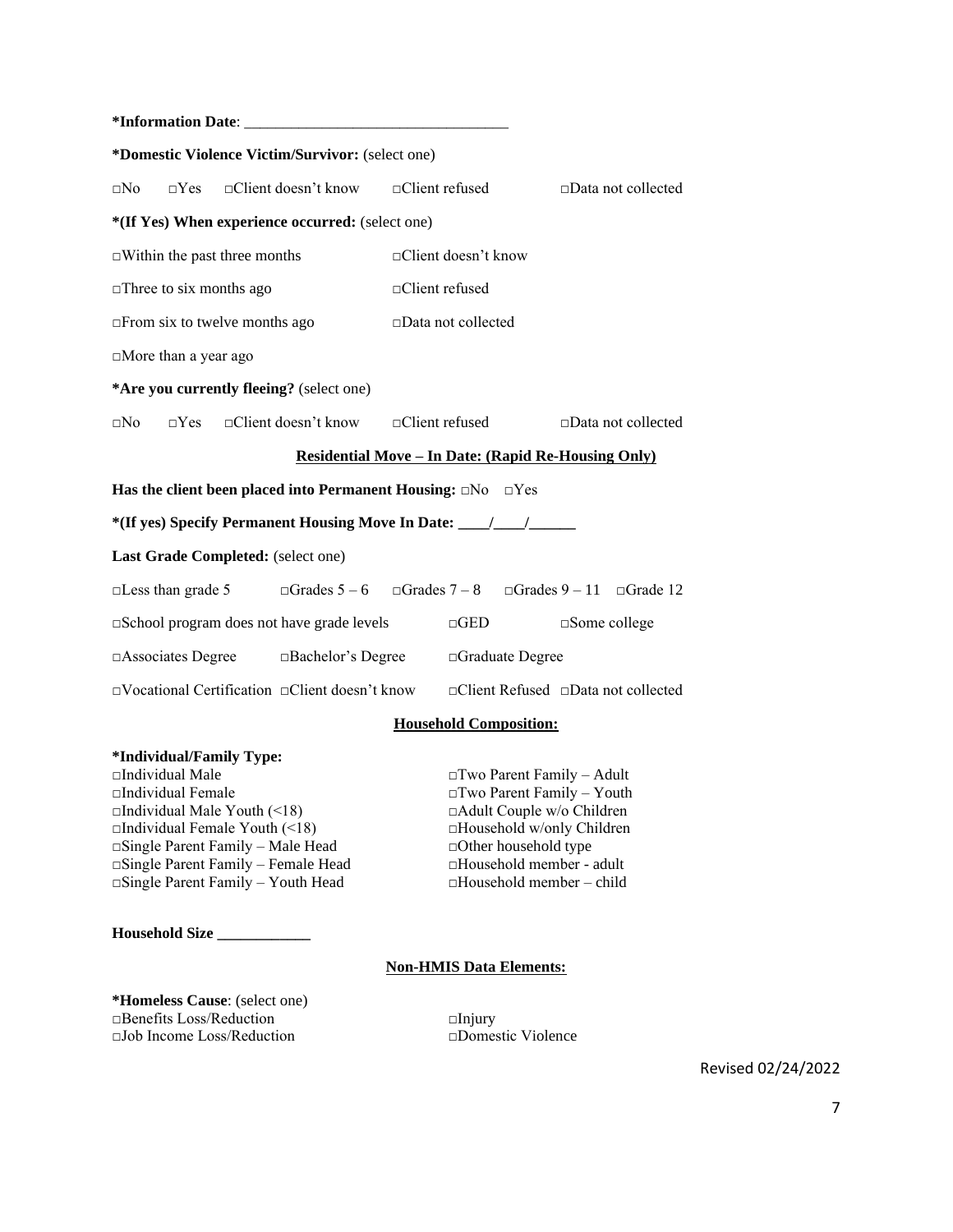| $\square$ Eviction<br>$\Box$ Relocation<br>□Release from prison/jail<br>□Release from Hospital<br>□Release from Psych. Facility<br>$\Box$ Illness<br>$\square$ Unknown                                                                                                                                                                                                                                                                                                              |                                              |                                                                                                   | $\Box$ Asked to leave shared residence<br>$\square$ Drug/Alcohol Abuse<br>$\Box$ Other<br>□Natural Disaster<br>□Foreclosure – Rented Property<br>$\Box$ Foreclosure – Owned Property<br>$\Box$ Not Homeless |               |  |                               |                                 |
|-------------------------------------------------------------------------------------------------------------------------------------------------------------------------------------------------------------------------------------------------------------------------------------------------------------------------------------------------------------------------------------------------------------------------------------------------------------------------------------|----------------------------------------------|---------------------------------------------------------------------------------------------------|-------------------------------------------------------------------------------------------------------------------------------------------------------------------------------------------------------------|---------------|--|-------------------------------|---------------------------------|
|                                                                                                                                                                                                                                                                                                                                                                                                                                                                                     |                                              | <i>*Zip</i> Code of Last Permanent Address: (enter five 9's if they don't know zip code)          |                                                                                                                                                                                                             |               |  |                               |                                 |
|                                                                                                                                                                                                                                                                                                                                                                                                                                                                                     | Zip Code Data Quality: (select one)          |                                                                                                   |                                                                                                                                                                                                             |               |  |                               |                                 |
|                                                                                                                                                                                                                                                                                                                                                                                                                                                                                     |                                              | $\Box$ Full/Partial Zip Code Reported $\Box$ Don't know $\Box$ Refused                            |                                                                                                                                                                                                             |               |  |                               |                                 |
|                                                                                                                                                                                                                                                                                                                                                                                                                                                                                     |                                              |                                                                                                   |                                                                                                                                                                                                             |               |  |                               |                                 |
|                                                                                                                                                                                                                                                                                                                                                                                                                                                                                     |                                              |                                                                                                   |                                                                                                                                                                                                             |               |  |                               |                                 |
| <b>County of Last Permanent Address</b><br>$\Box$ Atlantic<br>$\Box$ -Cumberland $\Box$ Mercer<br>$\square$ Passaic $\square$ Warren<br>$\Box$ Essex $\Box$ Middlesex $\Box$ -Salem $\Box$ NJ – Unknown<br>$\Box$ Bergen<br>$\Box$ Burlington $\Box$ -Gloucester $\Box$ -Monmouth $\Box$ Somerset $\Box$ -USA not NJ<br>$\Box$ Camden $\Box$ -Hudson $\Box$ -Morris $\Box$ Sussex $\Box$ Non USA<br>$\Box$ Cape May $\Box$ -Hunterdon $\Box$ -Ocean $\Box$ -Union<br>$\Box$ Unknown |                                              |                                                                                                   |                                                                                                                                                                                                             |               |  |                               |                                 |
|                                                                                                                                                                                                                                                                                                                                                                                                                                                                                     |                                              |                                                                                                   |                                                                                                                                                                                                             |               |  |                               |                                 |
|                                                                                                                                                                                                                                                                                                                                                                                                                                                                                     |                                              | Citizen □ US Citizen □ Registered Alien □ Undocumented Alien                                      |                                                                                                                                                                                                             |               |  |                               |                                 |
|                                                                                                                                                                                                                                                                                                                                                                                                                                                                                     |                                              |                                                                                                   |                                                                                                                                                                                                             |               |  |                               |                                 |
| <b>Primary Language:</b>                                                                                                                                                                                                                                                                                                                                                                                                                                                            |                                              |                                                                                                   |                                                                                                                                                                                                             |               |  |                               |                                 |
| $\Box$ English<br>$\square$ Japanese $\square$ Vietnamese                                                                                                                                                                                                                                                                                                                                                                                                                           | $\square$ Spanish                            | $\Box$ French $\Box$ Chinese<br>$\Box$ Russian $\Box$ Sign Language $\Box$ Other<br>and a Braille |                                                                                                                                                                                                             | $\Box$ Creole |  | $\Box$ Arabic<br>$\Box$ Greek | $\Box$ Hebrew<br>$\Box$ Italian |
|                                                                                                                                                                                                                                                                                                                                                                                                                                                                                     |                                              |                                                                                                   |                                                                                                                                                                                                             |               |  |                               |                                 |
|                                                                                                                                                                                                                                                                                                                                                                                                                                                                                     |                                              | <b>Optional Military Data Elements</b>                                                            |                                                                                                                                                                                                             |               |  |                               |                                 |
|                                                                                                                                                                                                                                                                                                                                                                                                                                                                                     | Duration of Active Duty (months)____________ |                                                                                                   |                                                                                                                                                                                                             |               |  |                               |                                 |
| Served in a war zone:                                                                                                                                                                                                                                                                                                                                                                                                                                                               |                                              |                                                                                                   |                                                                                                                                                                                                             |               |  |                               |                                 |
| $\Box$ Doesn't know $\Box$ Refused<br>$\Box$ Yes<br>$\square$ No                                                                                                                                                                                                                                                                                                                                                                                                                    |                                              |                                                                                                   |                                                                                                                                                                                                             |               |  |                               |                                 |
| Name of war zone:                                                                                                                                                                                                                                                                                                                                                                                                                                                                   |                                              |                                                                                                   |                                                                                                                                                                                                             |               |  |                               |                                 |
| □Europe □North Africa □Vietnam □ Laos and Cambodia □ South China Sea □ China, Burma, India □ Korea<br>$\Box$ South Pacific $\Box$ Persian Gulf $\Box$ Other $\Box$ Afghanistan $\Box$ Don't know $\Box$ Refused                                                                                                                                                                                                                                                                     |                                              |                                                                                                   |                                                                                                                                                                                                             |               |  |                               |                                 |

**Number of months in war zone: \_\_\_\_\_\_\_\_\_\_**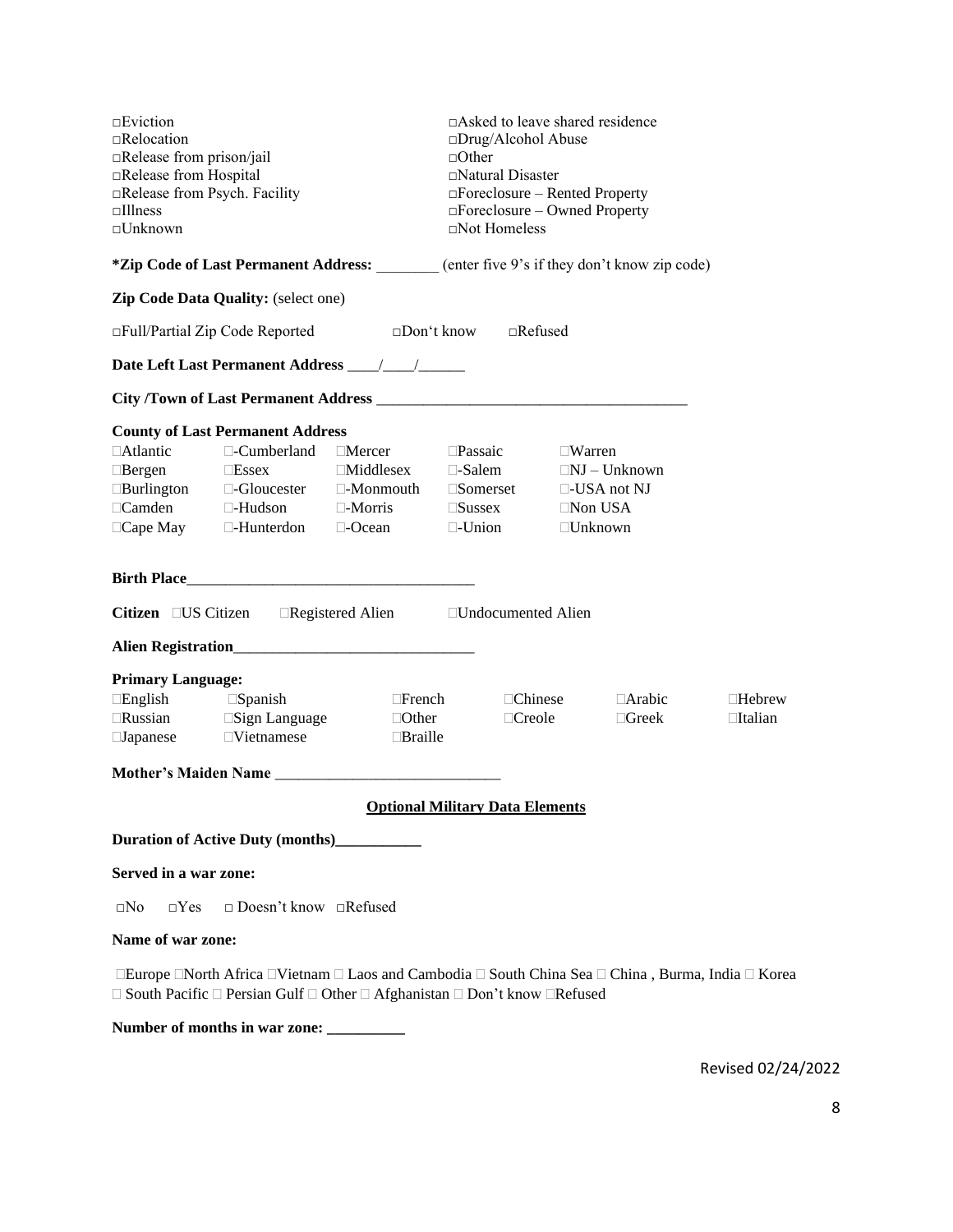| <b>Received hostile or friendly fire: □No</b><br>$\Box$ Yes                                                                                                                                     | $\Box$ Doesn't know $\Box$ Refused                           |
|-------------------------------------------------------------------------------------------------------------------------------------------------------------------------------------------------|--------------------------------------------------------------|
| *Current Student: (select one)                                                                                                                                                                  |                                                              |
| $\square$ Yes<br>$\Box$ Refused<br>$\square$ No<br>$\square$ Don't know                                                                                                                         |                                                              |
| Post Secondary Degree: □None □Associates Degree □Bachelors □Masters □Doctorate □Other<br>graduate/professional degree □Certificate of advanced training or skilled artisan □Don't Know □Refused |                                                              |
| *Received vocational training or apprenticeship certificate: (select one)                                                                                                                       |                                                              |
| $\Box$ Yes<br>□Don't know<br>$\Box$ Refused<br>$\square$ No                                                                                                                                     |                                                              |
|                                                                                                                                                                                                 | <b>Children's Education Questions:</b>                       |
| *Education Enrollment Status: (select one)                                                                                                                                                      | □ Don't know<br>$\Box$ Yes<br>$\square$ No<br>$\Box$ Refused |
| If yes, was/is the child connected to the McKinney-Vento Homeless Assistance Act school liaison?                                                                                                |                                                              |
| (Select one) □Yes<br>$\square$ No<br>□Don't know                                                                                                                                                | $\Box$ Refused                                               |
| Type of School: (select one)                                                                                                                                                                    |                                                              |
| $\Box$ Public school $\Box$ Parochial or other private school $\Box$ Don't know                                                                                                                 | $\Box$ Refused                                               |
| If not enrolled, last date of enrollment [MM/YYYY]: ____________________________                                                                                                                |                                                              |
| *Student Body Age: (select one)                                                                                                                                                                 |                                                              |
| □Nursery/Preschool                                                                                                                                                                              | □Six-Year High School                                        |
| □Kindergarten School                                                                                                                                                                            | $\Box$ High School – Other than listed above                 |
| □Elementary School                                                                                                                                                                              | □ Special Elem/Sec. School for Handicapped                   |
| □Middle School                                                                                                                                                                                  | □Special Elementary School for Handicapped                   |
| □ Approved Junior High School                                                                                                                                                                   | □ Special Secondary School for Handicapped                   |
| □Four-Year High School                                                                                                                                                                          | □Three-Year School                                           |
| County Voc-Tech School or Institute                                                                                                                                                             | □Adult Education School                                      |
| Evening High School (Approved)                                                                                                                                                                  | □Evening School for Foreign Born (Approved)                  |
|                                                                                                                                                                                                 |                                                              |
|                                                                                                                                                                                                 |                                                              |
|                                                                                                                                                                                                 |                                                              |
| *Barriers to Enrollment: (select all that apply)                                                                                                                                                |                                                              |
| $\square$ None                                                                                                                                                                                  | □School Records                                              |
| □School Selection                                                                                                                                                                               | □Transportation                                              |
|                                                                                                                                                                                                 | Revised 02/24/2022                                           |